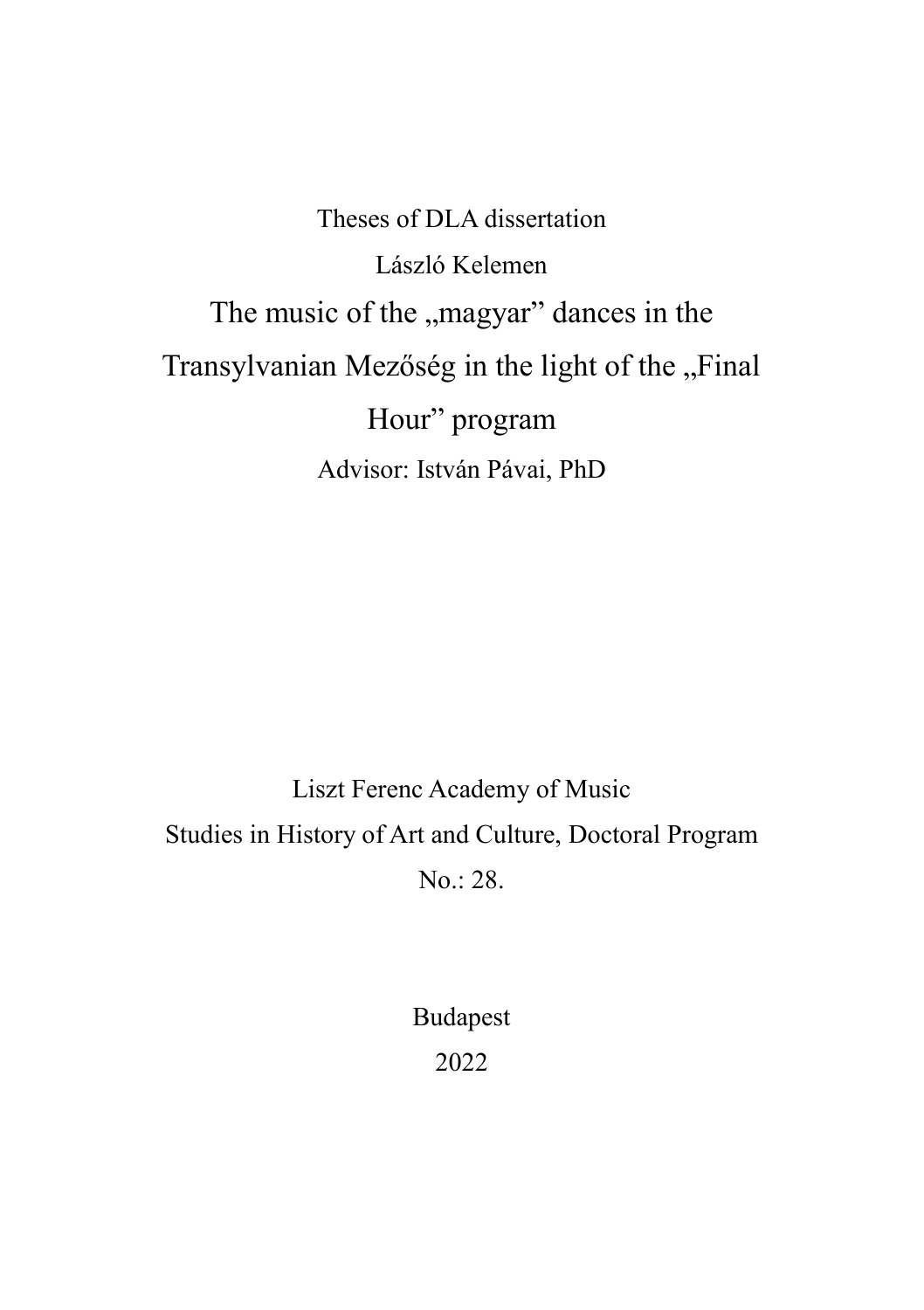## I. Preliminaries

As a student at the Gheorghe Dima Academy of Music in Cluj-Napoca (Kolozsvár), I got acquainted with the peasant life as it still existed next to the city in the 1980s. I gained my first experiences on folk music in the field, but I had outstanding professors as well, Ilona Szenik and Traian Mîrza, who added the theoretic background to them. It was also in Kolozsvár that I met Zoltán Kallós and György Martin, two of the most excellent folklorists of that time. Besides my field research, I first met with dances called *magyar* ['Hungarian'] in their studies, and I started playing them at táncház events. During my years in Transylvania, I delved into the related Hungarian literature, such as the anthology *Magyar néptánchagyományok* [Hungarian Folk Dance Traditions], or the study of 18<sup>th</sup>-century Hungarian instrumental dance music by Pál Péter Domokos. Later, as editor of a music publisher, I had access to the folklore studies issued there, and the writings of Béla Bartók called my attention to the question of a Hungarian character in music. In 1986, I moved to Hungary, and in 1996, I started organizing the Final Hour (Utolsó Óra) recording program of Transylvanian traditional bands, which I led between 1997 and 2000, taking part in recording and interviewing 38 bands out of the total 46. The idea to bring village performers to a studio in Budapest was not new. Between 1936 and 1944, similar recordings took place with the support of the Hungarian Academy of Sciences, the Hungarian Radio and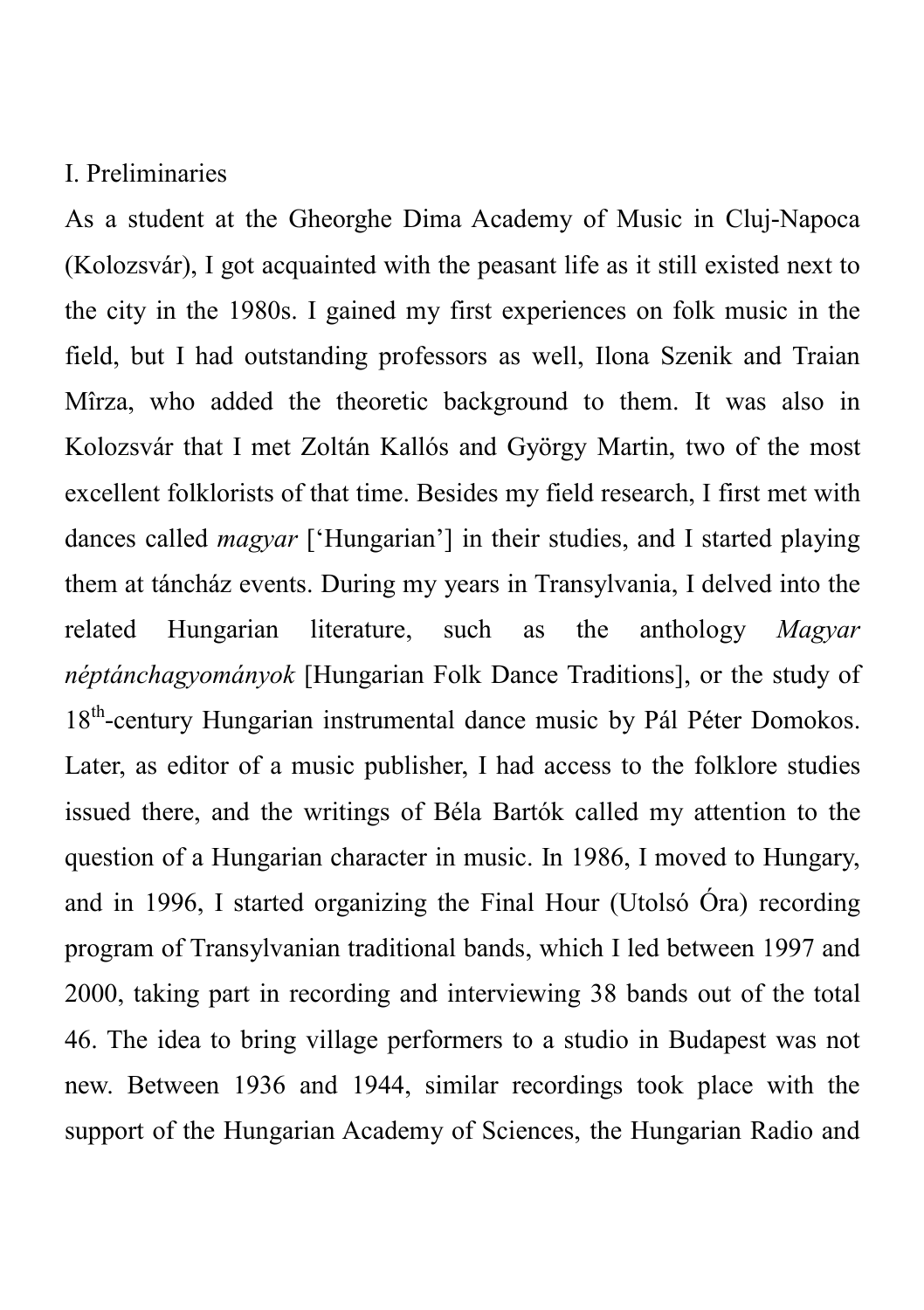the Museum of Ethnography, under the supervision of Béla Bartók, Zoltán Kodály, Oszkár Dincsér, László Lajtha, Gyula Ortutay, and others. Most of these records were released in the "Patria" series of gramophone discs. In the Final Hour program, we recorded on PC hard discs with a much larger capacity, which resulted in an immense collection. István Pávai, author of those summaries on Transylvanian folk music which greatly inspired me, was also actively involved in the program. However, I found only sparse information about the *magyar* dances in the literature.

### II. Sources and literature

Bartók's scholarly attitude and writings are still highly relevant in many issues of ethnomusicology, including folk dance and interethnic relations. His findings were later revisited in János Bereczky, Mária Domokos and Katalin Paksa's study on Hungarian–Romanian melodic relations in Bartók's Romanian collection. I also studied the writings of Kodály, Martin, Kallós, and Ernő Pesovár, In the historic aspect of my topic, I relied on the above-mentioned collection of Péter Pál Domokos, and Mária Domokos and Katalin Paksa's *The High Peak of Mount Parnassus*  Resounds with Delight, a collation of 18<sup>th</sup>-century Hungarian musical sources with folk music data. I also drew on Pávai's books on the Hungarian folk dance music of Transylvania, as well as his articles on the region's cultural division. The digital databases edited by him, such as the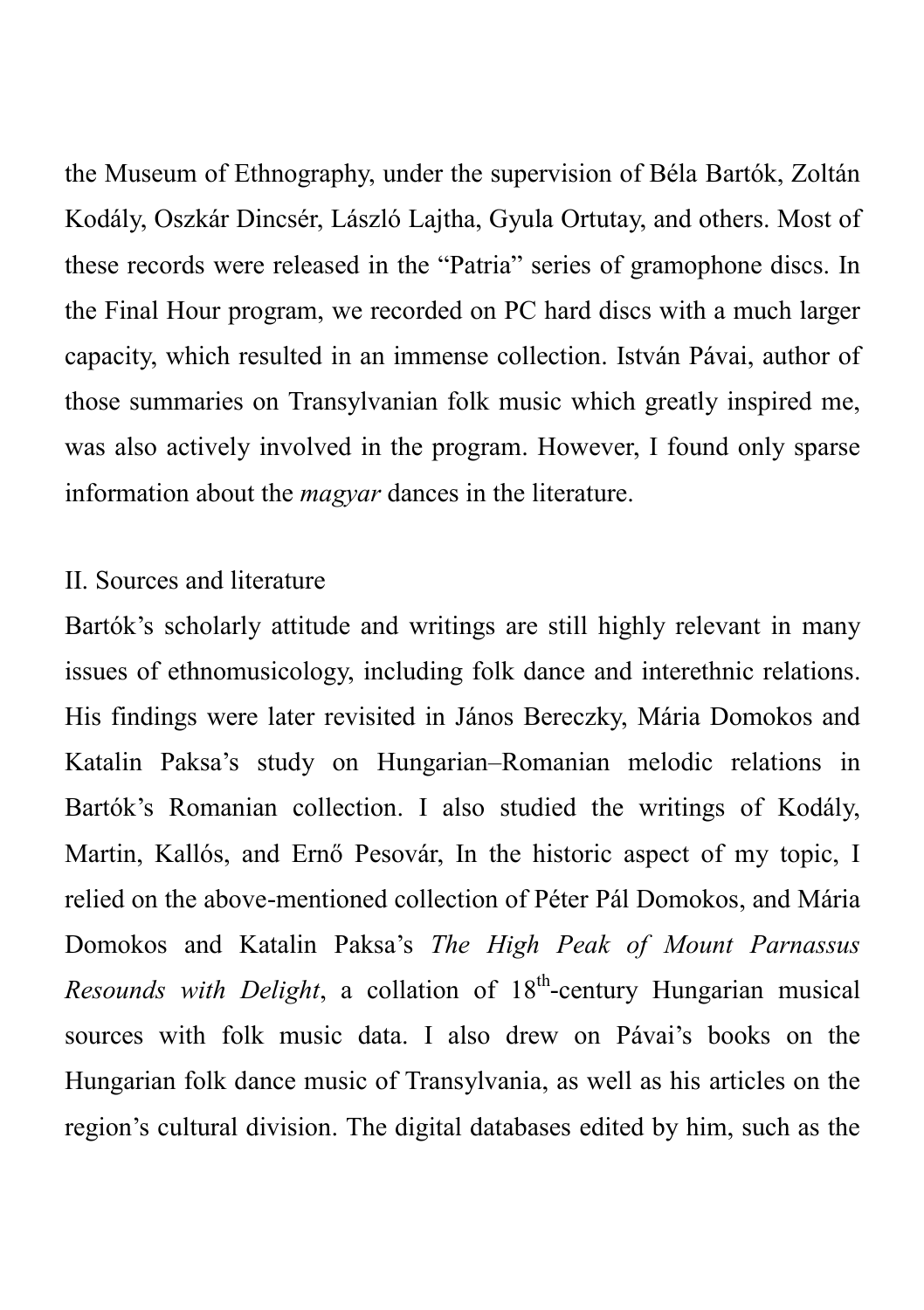collection of János Jagamas, were invaluable sources. Sándor Varga's doctoral thesis and other publications display a clear and comprehensive image of the Mezőség region and its dance tradition.

The fundament of my thesis, the tune stock of the Final Hour program is held by the Folklore Documentation Centre of the Hungarian Heritage House (Hagyományok Háza), and is available online in its Folklore Database. During the program, we started to publish compilations for a broad audience, but with respect to academic requirements. The series was named Új Pátria [New Patria], embracing the legacy of the Patria gramophone discs. By now, 68 CDs and a DVD of dance films have been released. I used the written records and the interviews recorded during the program, but I also draw on my personal field or participatory experience. The Final Hour program is still but scarcely exploited in scholarship, therefore the doctoral thesis of Péter Árendás on Transylvanian *kontra* accompaniment and the booklet texts of the Új Pátria series provide substantial data.

#### III. Methods

As has been set out, I synthetized results from a range of publications, including historical-ethnographic aspects, ethnochoreology, interethnic and musical factors. In the first part of my thesis, I started out from a general frame which I gradually narrowed towards the analysis of the *magyar*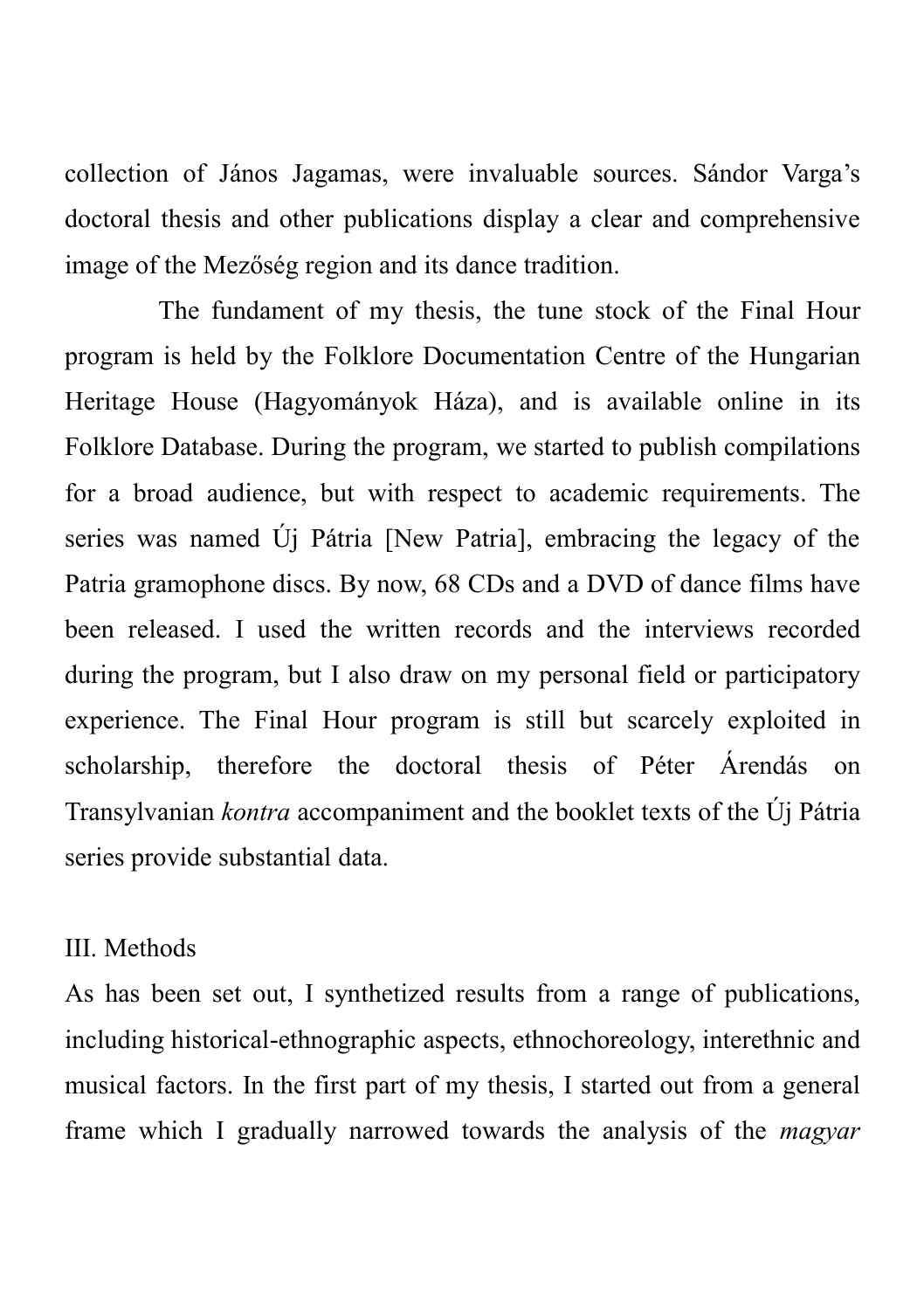dance tunes. I attempted to find the relations between historical processes and their impact in the folklore of the researched region. In musical analysis, I used Bartók's comparative methodology, which seems appropriate regarding the interethnic aspects and the multi-layered character of the research topic. I also referred to Romanian researchers, even if they do not use Bartók's methods. I further relied on the works of Martin and Pávai. I did not find any academic musical summary of the *magyar* dances in Mezőség, but similar attempts in the field of dance research provided starting points. I studied the interviews of the Final Hour program for information on the lifestyle of Romani musicians and on the *magyar* dances. As a field collector, I had known most of the program's musician participants before the Final Hour recordings. All this brought personal experience and impressions, which I attempted to verbalise and share in my thesis. For my comparisons, I consulted various concepts of folk tune systematization, synthesizing them with my own observations.

#### IV. Results

I noticed the frequent occurence of *magyar tánc*, *magyaros*, and similar denominations for dances in the Transylvanian recordings of the Final Hour program. Even Romanian informants call these dances *ungurește*, *de ungurime*, or similar names. During the program, we discovered new data on this issue, most of which has not been processed yet, except for the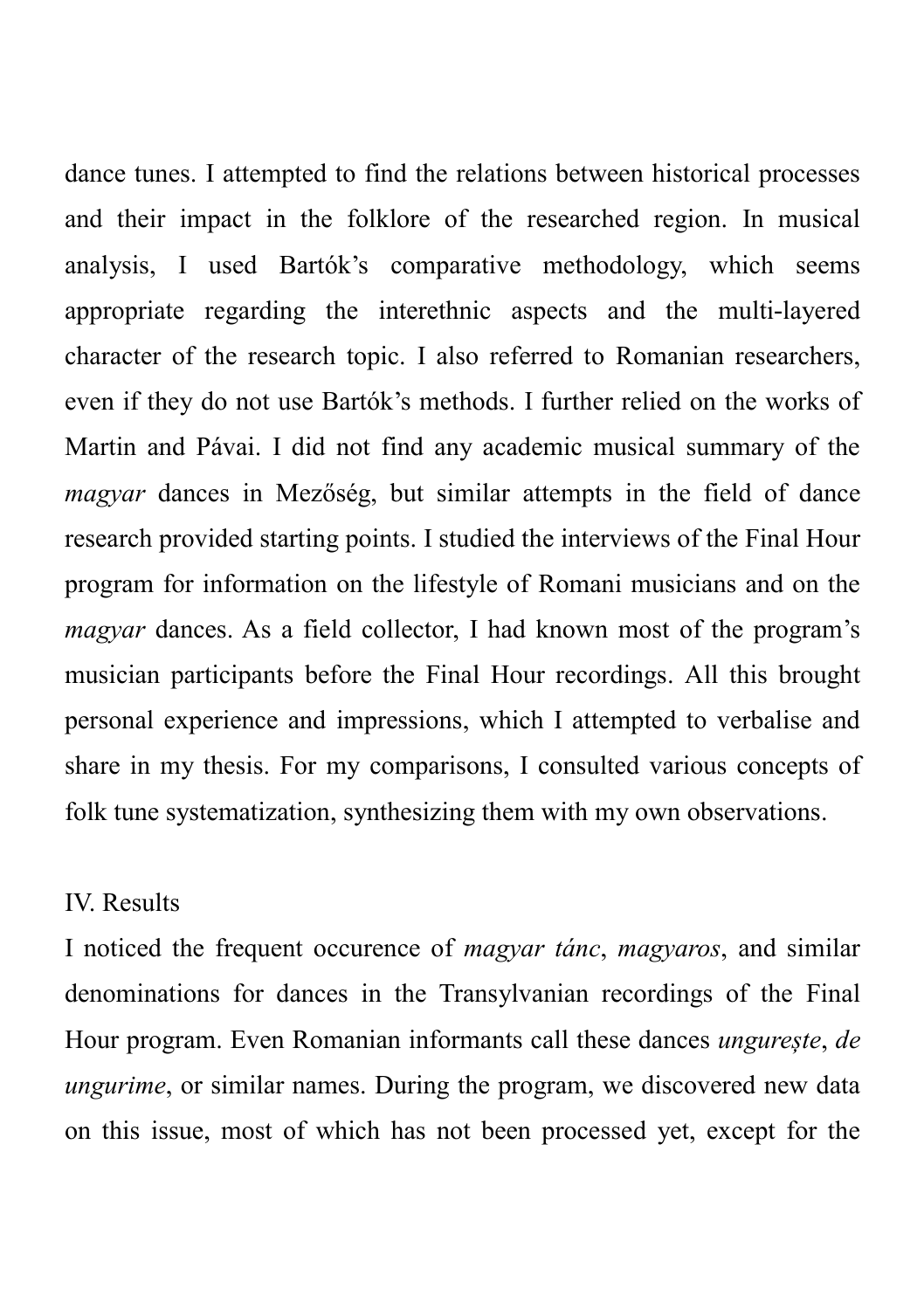thesis of Árendás. My thesis is probably the first compilation of the *magyar* dances in the Mezőség.

The starting point of my work was the general practice of traditional instrumental music in the Carpathian Basin, which we may call a single "language," since within a traditional community, there are only minor differences between Romanian, Hungarian or Romani instrumental music, while similarities are much more striking. Many of the tunes may be applied by either of these ethnicities, sometimes in different variations, tempo, or metric character, in different regions.

The *magyar* dances and their melodies are not linked exclusively together. Similarly, the origins and possible ethnic relations of a given tune may be independent from the name of the dance it accompanies. The recorded melodies appear in dance accompaniment in various functions; many of them have multiple variants spread through the Hungarian language area, representing various historic-stylistic strata. With the comparative analysis of examples, Hungarian origin, or Hungarian mediation of tunes can be detected. The label *magyar*, which seems an ethnic one on the surface, does not necessarily mean that a tune has Hungarian origin, nor does it prove that it is a folk tune rather than a composed one. The same applies for the Transylvanian Romanian or Romani tunes called *românește* or *chingerdi*. I presume therefore, that before the prevalence of *csárdás*, the local communities were aware of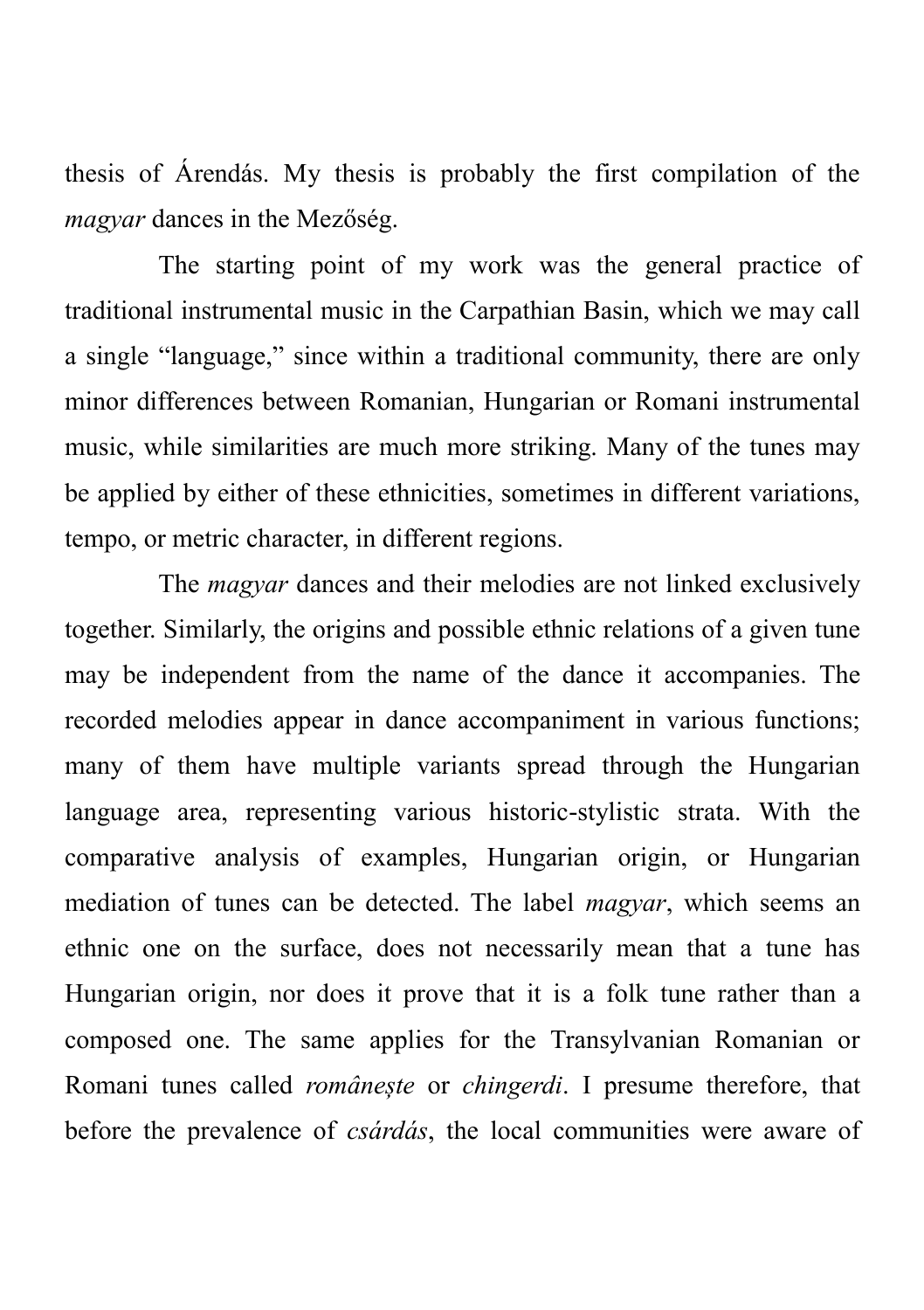what belonged to their own repertoire, and named certain dances with an ethnonym only under special circumstances. One reason may be the multiethnic character of a community, where a given dance could belong to one particular ethnic community. Sometimes newly introduced, foreign dances were named after ethnic groups. The forming of national identities could be another reason behind ethnonyms as dance names. Bartók, generally acknowledged by the Romanian scientific community, was the first who pointed out the real value of interethnic transmission in traditional music. Transylvanian folklore as a whole offers a value to all people in Transylvania and beyond, as all ethnicities took part in its formation.

The material, comprising many villages in Mezőség, proved the emphatic presence of the *magyar* dances in the past. However, the once thriving musical and dance folklore, is disappearing due to media influence, and often exists only in the passive repertoire of the last village musicians. This is the reason for the fragmented musical image we gained of these tunes. Field and studio experience, along with the related interviews, helped to introduce the cognitive musical processes of the last generation of Romani village musicians. The assimilation of these people into the dominant ethnicity is now accelerating. The Romanian language now gradually replaces the former diversity of communication, and supersedes even their native Romani. In terms of religious denominations, the Roma usually followed the denomination of the local majority. In the